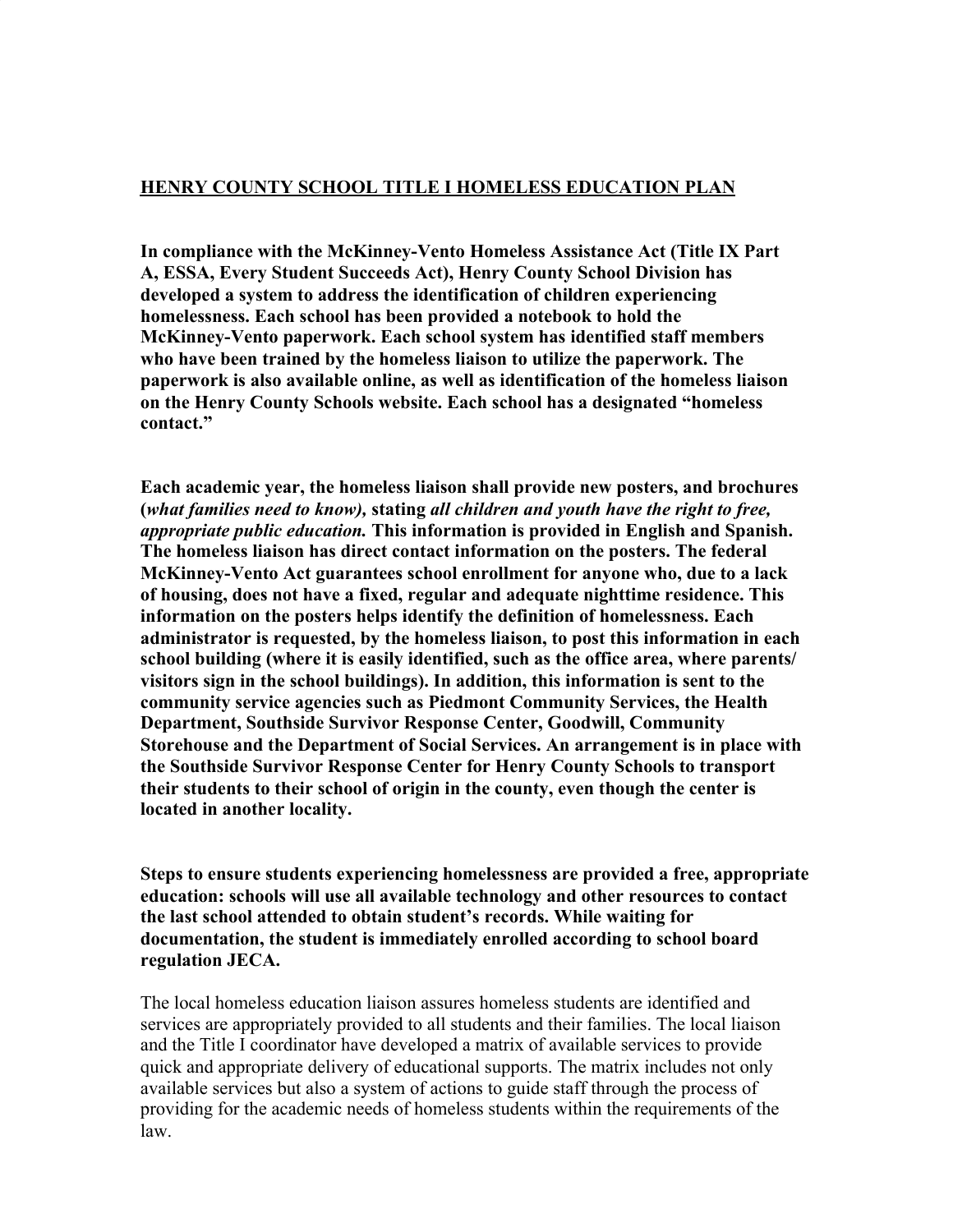Steps include: if a student is identified as experiencing homelessness, the student is to be enrolled immediately.

Contact the previous school and ask that records be sent electronically or shared over the phone (then sent through the mail system).

Students and their families are offered two options for school enrollment: attending the school where they reside or remaining in the school of origin. It is vital that the child be allowed to enroll in their *school of origin, the school the child or youth attended before becoming homeless or was last enrolled.*

If the school of origin is different from the locality of the nearest school location, then the director of transportation needs to be contacted by the homeless liaison regarding coordination of transportation to school of origin from any temporary location, where a child is residing. Special transportation arrangements are to be made for students needing access to appropriate educational programs.

### **Immunizations and Health Physicals under the McKinney-Vento Act, homeless students are enrolled immediately and subsequent efforts are made to obtain birth records, required immunizations, and documentation of health examinations:**

Children are enrolled immediately in their local school system. The local health department is notified immediately after enrollment for completion of physical examinations and records of immunizations. For example, in the case of Hurricane Katrina, the school system was allowed 30 days for families and or local health departments to complete the necessary physical examination and immunizations required by Virginia Code for school enrollment (Dr. DeMary regarding physicals and immunizations, Sept. 2, 2005). Documentation is requested to be placed in the student file, if the 30 day timeline is implemented. Retrieval of necessary documents (birth certificates, Social Security Cards, immunization records) is to be obtained and copies placed in the student file.

Also, it is recommended for the student to have contact with the school nurse, to address any additional health problems and or chronic illnesses that might impact the student's educational experience. The school nurse or homeless liaison can also provide information regarding community services that are available to the family. Clothing, school supplies, and food may be needed by the family, so calls to an agency such as the Red Cross may be appropriate.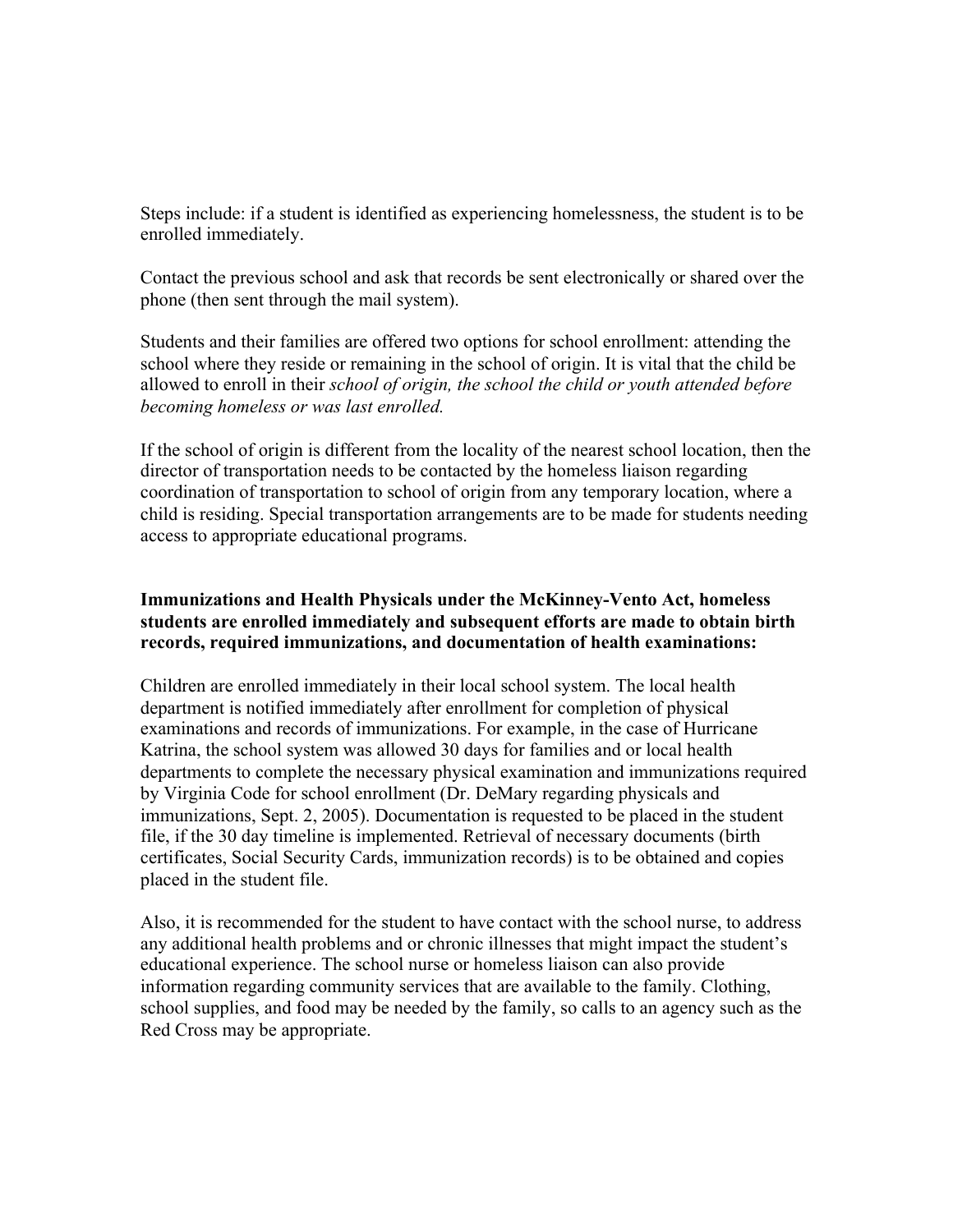### **Enrollment and record keeping:**

If the parents/students/caretaker have records, those records are to determine placement. If they do not, then questions are asked to determine the student's grade level and whether they are general education or special education.

Update school personnel (administrator and cafeteria manager) that students who are homeless are automatically eligible for free and reduced meals.

In compliance with Title I, Part A of ESSA, all children/youth identified as homeless are eligible to receive Title I services. Once identified as homeless, referrals for Title I services can be initiated by classroom teachers, guidance counselors (homeless contacts), principals, or the liaison. The liaison collaborates with the director of student services to assure accurate collection and reporting of homeless data. The Title I coordinator collaborates with the liaison to ensure compliance and the provision of educational support services to homeless children/youth. Students experiencing homelessness also have access to school-based after school programs.

To ensure immediate enrollment of homeless children, the liaison provides information to registration personnel about regulations under the McKinney Vento-Act, and the locally developed matrix of available services, including services provided with funds reserved under Title I, Part A, Section 1113 (c)(3)(A)

If considered homeless, under the McKinney Vento Act, the school division will make sure that the student record indicates" homeless status" that may prevent them from being counted in average daily membership (ADM).

#### **Sources of financial support:**

The McKinney-Vento Act requires states to ensure that "each child of a homeless individual and each homeless youth have equal access to the same free, appropriate public education, including a public preschool education as provided to other children and youths." Students should be coded in your student record system as homeless. This ensures the state share of payments is made and the school division is required to provide the local share of costs, just as the division does for any other student in ADM.

# **System for tracking students experiencing homelessness in the student data system:**

The students experiencing homelessness are documented through reports provided by the administrator and guidance counselors of each school system to the homeless liaison and director of student services.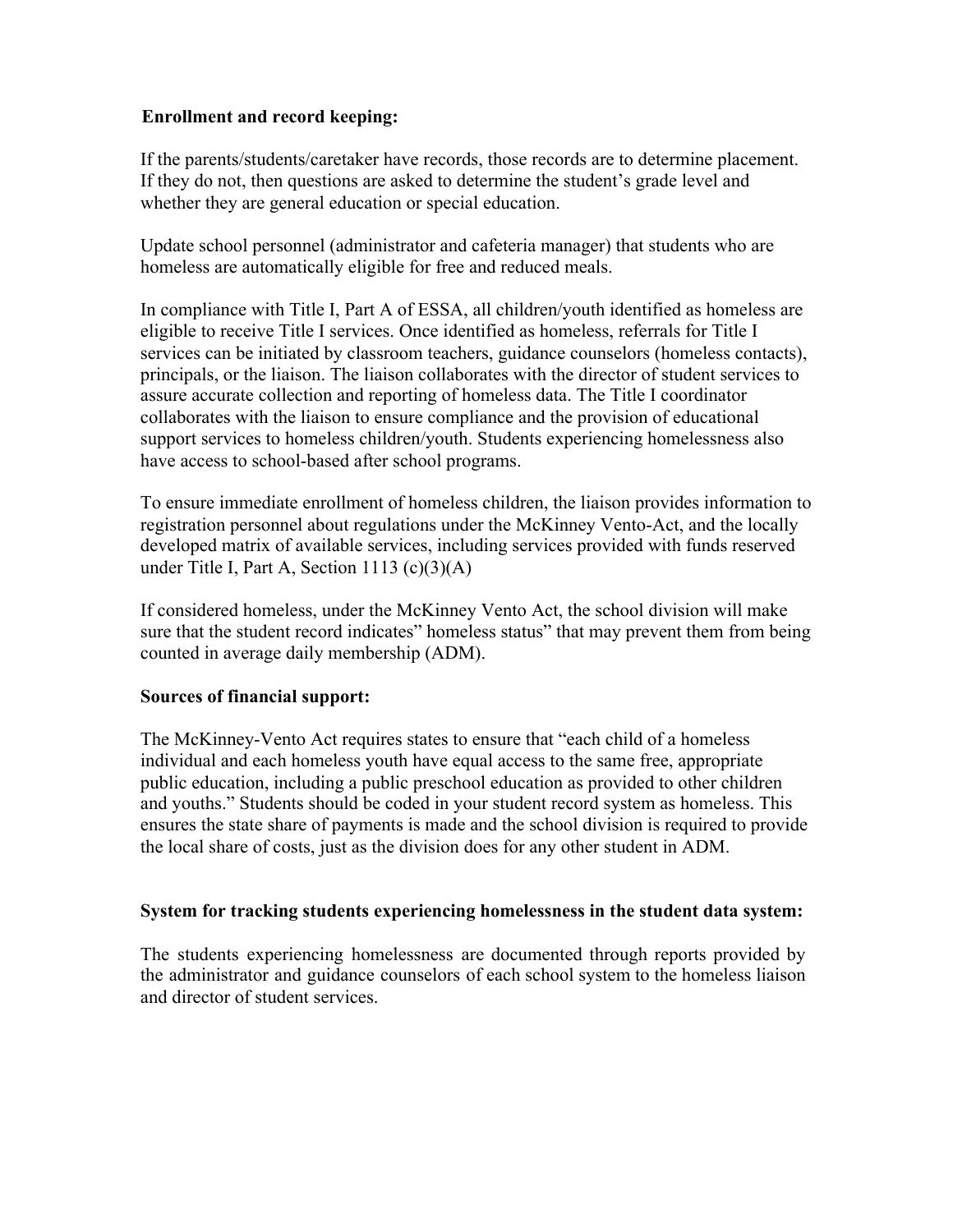# **Enrollment Disputes:**

If a dispute arises over school selection or enrollment in a school…….

- The homeless student shall be immediately admitted to the school in which enrollment is sought, pending resolution of the dispute;
- The parent or guardian of the student shall be provided with a written explanation of the school's decision regarding school selection or enrollment, including the rights of the parent, guardian, or student to appeal the decision;
- The student, parent, or guardian shall be referred to the district's homeless liaison who shall carry the appeal process as expeditiously as possible after receiving notice of the dispute; and
- In the case of an unaccompanied youth, the homeless liaison shall ensure that the youth is immediately enrolled in school pending resolution of the dispute.

# **Appeal Process**:

# Oral complaint-

In the event that an unaccompanied student or the parent or guardian of a student (hereinafter referred to as the Complainant) disagrees with a school's decision regarding the student's eligibility to attend the school, the Complainant shall orally present his position to the division's homeless liaison.

# Written complaint-

If the disagreement is not resolved within five (5) school days, the Complainant may present a written complaint to the homeless liaison. The written complaint must include the following information: the date the complaint is given to the homeless liaison; a summary of the events surrounding the dispute; the name(s) of the school division personnel involved in the enrollment decision; and the result of the presentation of the oral complaint to the homeless liaison.

Within five (5) school days after receiving the written complaint, the homeless liaison will reach a decision regarding the contested enrollment and provide a written statement of that decision, including the reasons therefore, to the Complainant. The liaison will inform the Superintendent of the formal complaint and its resolution.

# **Appeal to Superintendent:**

If the Complainant is not satisfied with the written decision of the homeless liaison, the Complainant may appeal that decision to the Superintendent by filing a written appeal. The homeless liaison shall ensure that the Superintendent receives copies of the written complaint and the response thereto. The Superintendent or designee shall schedule a conference with the Complainant to discuss the compliant. Within five (5) school days of receiving the written appeal, the Superintendent, or designee, shall provide a written decision to the Complainant including a statement of the reasons therefore.